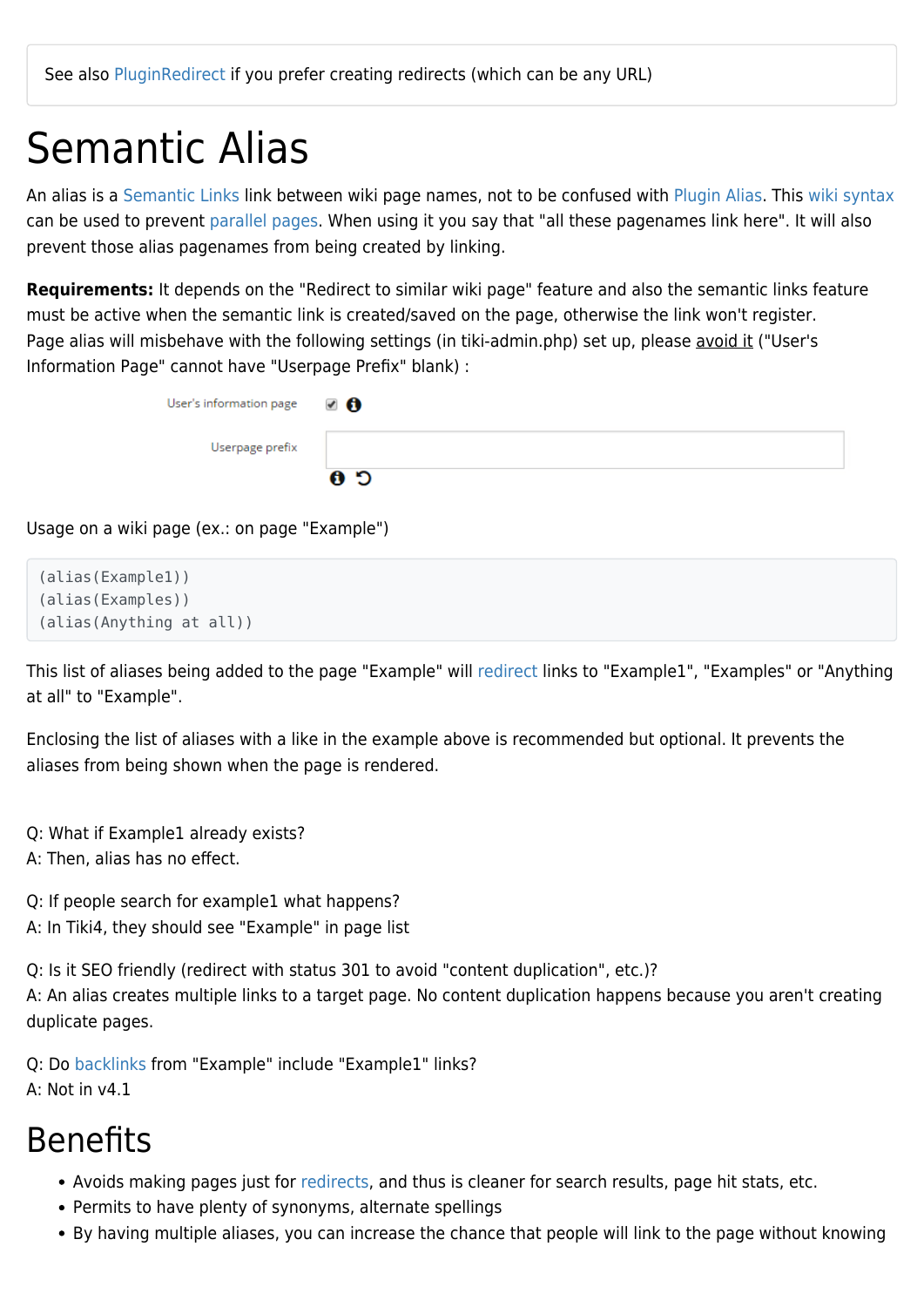the exact page name

When renaming a page, you can maintain the old hyperlink

## Semantic Prefix Aliases Redirecting tracker item links to pretty tracker pages

In Tiki 6, the feature has been enhanced to make it possible to redirect all pages with a certain prefix to a particular page, which when used in conjunction with an itemId after the prefix, is useful for pages with Pretty Trackers. For example, to redirect links like [Project:256](https://doc.tiki.org/tiki-editpage.php?page=Project%3A256) or [Project:32](https://doc.tiki.org/tiki-editpage.php?page=Project%3A32) to the page "Projects" which is a pretty tracker page, the following can be added to the View Project page. Put it inside Tiki comments to hide it from view if necessary.

Prefix Alias operates similar to Apache mod rewite. Using "prefixalias" configuration as described below it is possible to have Tracker Item links rewritten and automatically redirect to display the item in your [Pretty](https://doc.tiki.org/Pretty-Tracker-2) [Tracker](https://doc.tiki.org/Pretty-Tracker-2) Pages.

(prefixalias(Project:))

First thing the prefixes that are to be allowed should be set first under Admin...Wiki (by the admin.)

Minimal usage on a wiki page (ex.: on page "Project")

```
(prefixalias(Project:))
(trackerid(3))
```
Where "Project:" is replaced with the actual wiki page (destination) for the link rewrite, trackerid(3) specifies which tracker links will be rewritten. That is the minimum required (in addition to entering the prefix under Admin...Wiki as above.)

Extended usage on a wiki page (ex.: on page "Resource")

```
(prefixalias(Resource:))
(trackerid(3))
(fieldid(12))
```
Where adding fieldid(12) allows matching of a specific tracker field when using the field 'value' in your prefix alias.

Example: Inserting ((Resource:Categories Revamp Project)) into the wiki page will automatically display a link to the Resource item with that title (in field 12 for tracker 3).

If the part of the link after the pagename is an integer it will automatically become the itemId in the query string. So for example a link to /Resource256 becomes a link to /Resource?itemId=256. This allows automatic generation of links to your pretty tracker pages for displaying your tracker items.